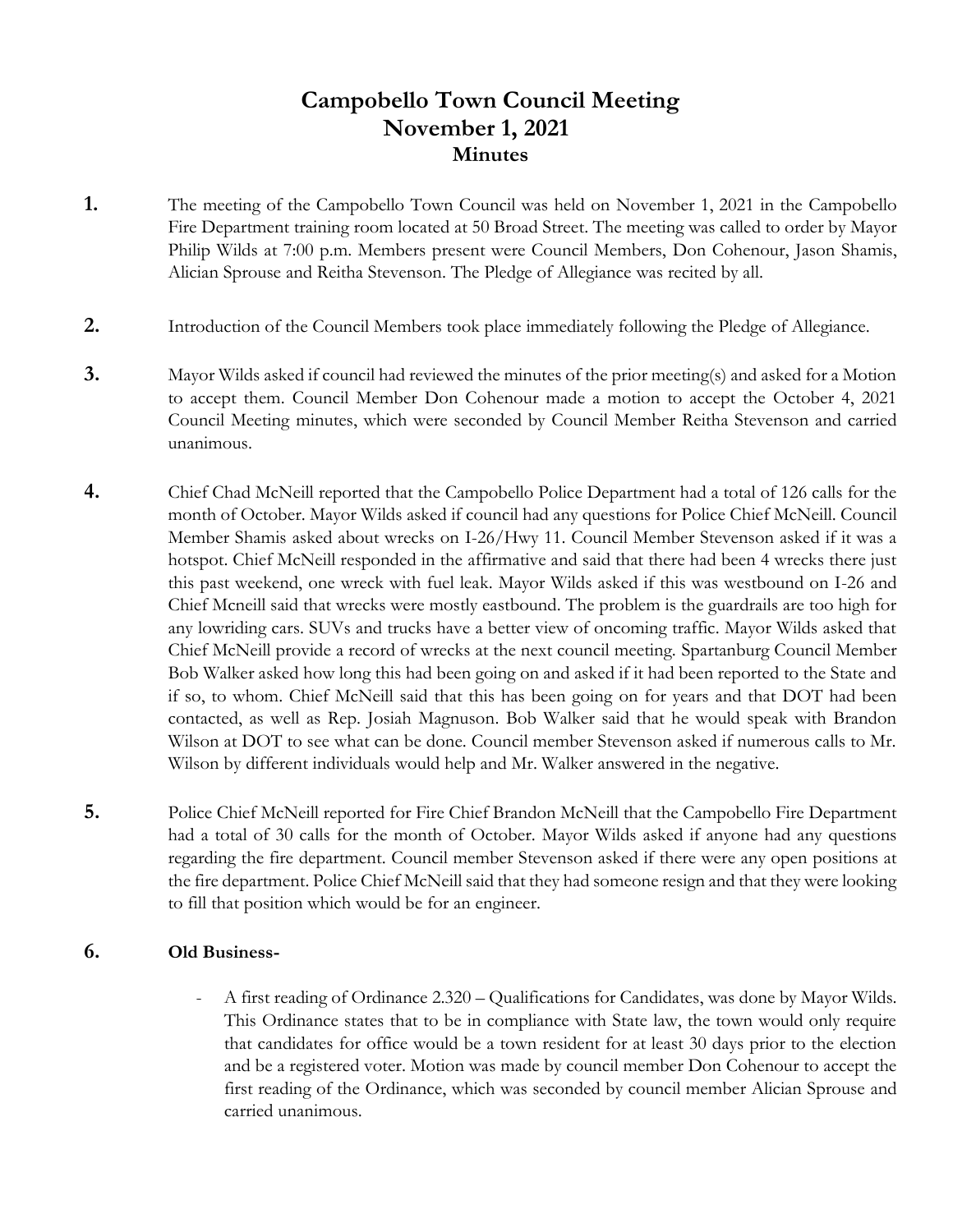- Council Member Shamis spoke about the contract with Appalachian Council of Government (ACOG) to help get our planning and zoning ordinances updated. The cost would be \$18,000, which would not be due at one time. They have already provided some preliminary ideas. Mayor Wilds asked what the town would gain from doing this. Council Member Shamis responded that our ordinances are outdated, having been done by Spartanburg County in 2000, which were not very good to begin with. Growth is coming to Campobello and we need to be prepared so that our citizens do not suffer in their property values. Council Member Cohenour was glad that Council Member Shamis jumped on this and believes that ACOG will be a big help. Town property owner, Dawn Ford, asked if other companies were considered before going with ACOG. Council Member Shamis responded that ACOG pretty much has the field when it comes to this matter and that they help other surrounding towns with their ordinances and getting plans for growth in place. Ms. Ford also asked if there would be ordinances in place prior to sewer. Council Member Shamis answered in the affirmative, but that sewer was a plan that is further out in the future. Town Resident Mr. Peeler made mention of a post he saw wherein Governor McMaster proposed a \$500 million investment in rural infrastructure improvements. Mr. Peeler suggested that we put in for any money that we can get to help with sewer. Motion was made by council member Don Cohenour to accept the contract from ACOG, which was seconded by council member Jason Shamis and carried unanimous.

#### **7. New Business-**

- Mayor Wilds asked if council had a chance to review the financial statements from our accountants in regard to fiscal year 2019-2020 and were there any questions or corrections that needed to be made. No questions were asked so Mayor Wilds announced that the financial statements for FYE 2019-2020 were approved.

#### **8. Other Business-**

Council member Shamis gave an update as to the Planning & Zoning Committee, starting with the meeting had with Spartanburg Water regarding sewer. According to them, to run sewer from Main St. to EZ Mart on Asheville Hwy., would cost somewhere in the neighborhood of \$8 million. That does not include having the sewage force pumped back to the pump station behind Landrum High School, which would cost another \$3 to \$4 million. Bob Walker spoke about Chesnee allowing Spartanburg Water to buy their sewer like the City of Landrum did years ago. However, that is only for sewers that are already established and when the City of Landrum owned their sewer, they obtained grants. Inman Campobello Water District keeps raising its fees because they can't cover the cost of sewer. His worry with that is that residence would have taxation without representation. Those in a sewer district would have no guarantee of getting hooked on to sewer, but could be taxed anyway just for living in a sewer district. Mr. Walker stated that he will not vote for something that would raise taxes. Mayor Wilds urged council to think before taking on sewer because the citizens of Campobello cannot afford any higher taxes. We are already pay the highest taxes in Spartanburg County. Bob Walker suggested that everyone come to the public hearing being held in Spartanburg in a few weeks. Town Resident Mr. Owenby asked if there were other ways to get money other than through taxes. Aren't there grants that can be written to get money. Bob Walker said he is concerned that when the Federal Government starts giving us money like they have been, that someone is going to have to pay for it in the end and he tries to make sure that we can do what we need to do and stay within budget. Property tax is one of the most lucrative taxes.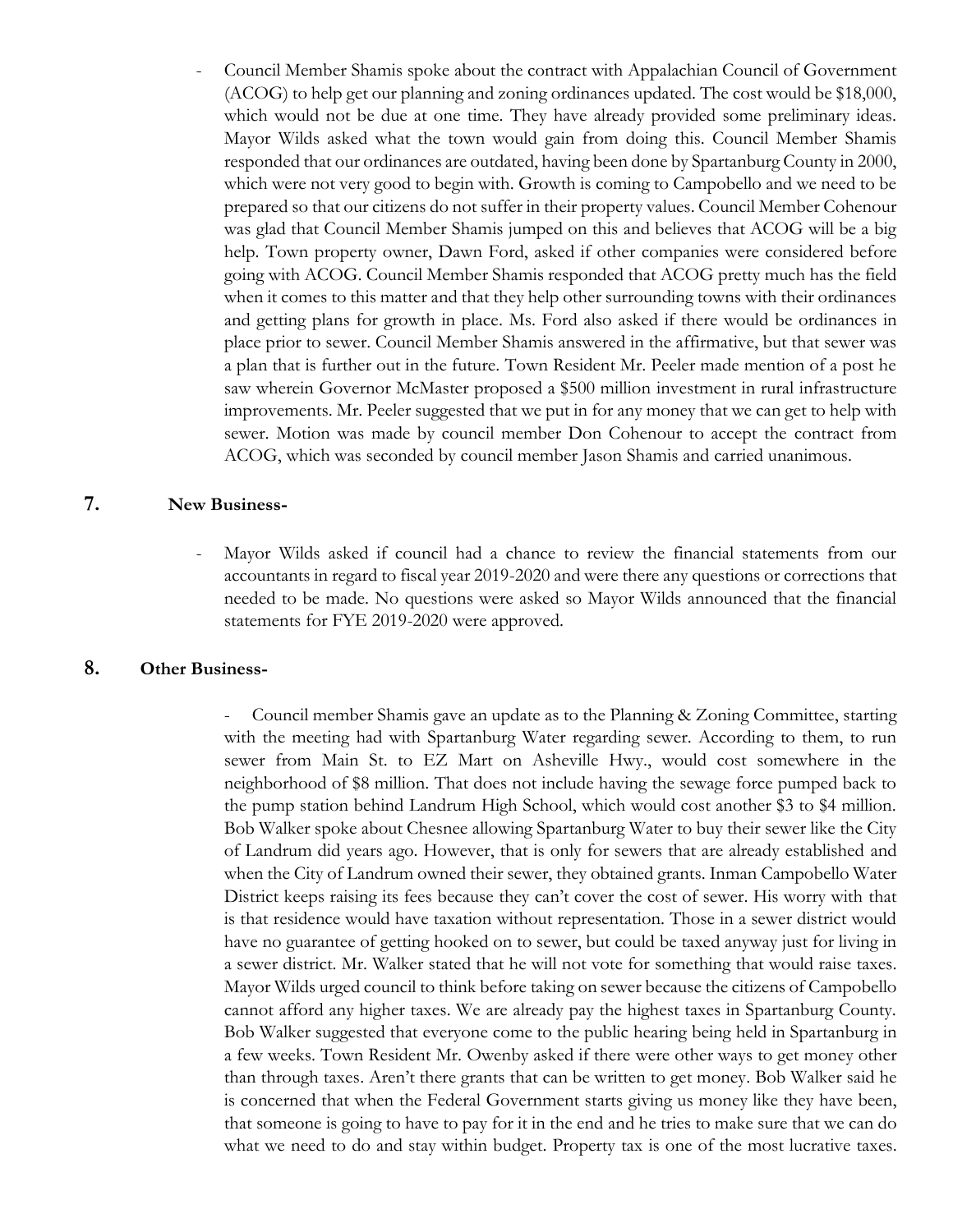You never own your home and that shouldn't be. How many of you when you visit Tennessee look at the sales tax you pay? It's 12%. Sales tax is the best tax you can pass. When they added the penny tax to build the Spartanburg Courthouse, we estimated that we would get around \$37 million, when actually we have received over \$40 million. After the Courthouse is complete, I want to go and put money full-time on our roads using sales tax. Of course, the people have to vote for it by referendum.

- Mayor Wilds gave Spartanburg Council Member Bob Walker the floor to speak regarding the road fee situation. Mr. Walker began with stating that the road fee is gone and that when things are done unconstitutionally, there are repercussions. He noted that Greenville County has been sued over the road fee money. If Spartanburg was sued, it would simply not have the funds to reimburse. The road fee should have never been called a fee when it was a tax. Council Member Shamis ask about Campobello's portion of the road fee money and when we would get to have that for the repairing of our roads. We have written proof that \$40,500 is owed to Campobello and our roads are bad. Request for repairs to the bridge and road on Old Asheville Hwy were denied twice, for the reason being that the DOT said it was not in bad enough shape. Also, we were told we would have to match the funds 50/50. Bob Walker stated that no we do not have to match funds to get roads repaired. Council Member Shamis went on to say that if we do not use our funds does Spartanburg County keep them? Bob Walker said yes. Council Member Shamis said it is crazy that Spartanburg County holds money that is rightfully ours and won't fix our roads. Bob Walker said the funds are to be used for County Roads and not state or city roads. You also have to make sure that the road meets a certain standard. Spartanburg County is afraid if they are sued that they will have to raise taxes due to not having the money to pay the road fee back. York and Rock Hill both have beautiful roads, but added a penny tax which equaled them getting \$40 million a year for road repair. This tax would be voted on by the residents in a referendum.
- Council Member Stevenson asked if the Christmas Parade was still on. Chief McNeill confirmed that the parade would be Sunday, December  $5<sup>th</sup>$  at 3p. This year there will be pictures with Santa since we did not do anything last year due to COVID precautions.
- Council Member Shamis spoke about the good news regarding Cane Creek and that is that no one is speeding through the neighborhood, as evidenced by the speed monitor set up by the Police Department. The highest speed was 25 mph.
- Town resident Owenby said that several meetings ago it was said that the growth underneath the town signs on Hwy 11 and Hwy 176 would be taken care of and it has not. This item does not appear under old business on the agenda and he believes that it should. Mayor Wilds said that what was voted on was letting the Fire Department handle taking care of the signs. The Fire Department will get to it when they can. Chief McNeill said that the Fire Chief did go down there right after the vote, but unfortunately, got stung multiple times by yellow jackets. That's when it was determined that they'd wait until the weather turned cooler. Also, they have had an increase in their call volume. Town Resident Mr. Peeler asked why there wasn't a 'Welcome to Campobello' sign on Asheville Hwy coming from Landrum. Mayor Wilds said that was a long story. Mr. Peeler jokingly said if he were to put one up tonight would it be right beside that road at Ingleside Church. Chief McNeill answered in the affirmative.